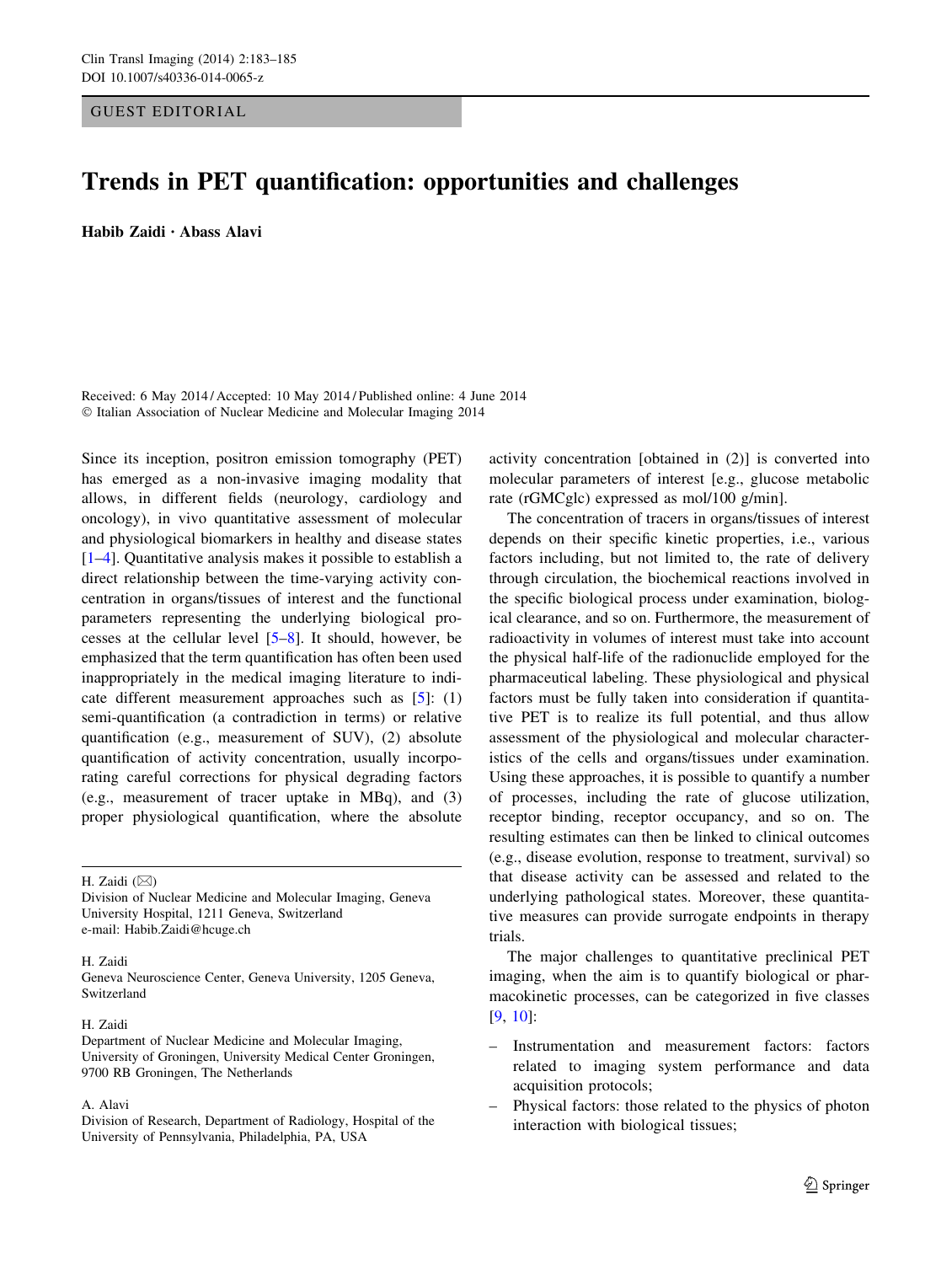<span id="page-1-0"></span>

Fig. 1 The increasing number of annual peer-reviewed publications (between 1990 and 2012) reporting on developments in or use of PET quantification demonstrates the growing interest in this area. This graph is based on a PubMed query with the following mesh terms: ''PET'' or ''Positron emission tomography'' and ''quantification'' or ''quantitation'' or ''quantitative''. A time line was created with MEDSUM: an online MEDLINE summary tool by Galsworthy, MJ. Hosted by the Institute of Biomedical Informatics (IBMI), Faculty of Medicine, University of Ljubljana, Slovenia [\(www.medsum.info](http://www.medsum.info)) (Color figure online at <http://link.springer.com/article/10.1007/s40336-014-0065-z>)

- Reconstruction factors: issues related to assumptions made by image reconstruction algorithms;
- Physiological factors: factors related to motion and physiological issues including blood flow;
- Tracer kinetic factors: issues related to difficulties in developing and applying tracer kinetic models, especially at the voxel level (parametric imaging).

Both the present and the forthcoming issue of Clinical and Translational Imaging examine in depth the challenges to optimal quantification relating to these essential factors.

Utilization of quantitative PET imaging is expected to increase with the development of specific targeted molecular imaging probes. Accurate quantitative methods are needed so that these might be adopted as validated approaches in various clinical settings. A PubMed search dating back to 1990 and conducted using the query ''PET'' or ''Positron emission tomography'' and ''quantification'' or ''quantitation'' or ''quantitative'' (Fig. 1) yielded more than 310,575 entries. Although this result does not equate with 310,575 papers dealing specifically with PET quantification, the exponential increase in the occurrence of these words is an indicator that quantitative molecular imaging with this evolving technology is a rapidly growing field (an increase of  $\sim$  350 % from 1990 to 2012).

This is an exciting time for quantitative molecular imaging with PET. Recent decades have seen a steady increase in the number of published papers on this topic. This is why we have decided to devote two issues to trends in the dynamically changing field of PET quantification.

The present issue looks at methodological developments, while the next issue will focus on clinical applications. The development of PET quantification has been very rapid and exciting, and there is every reason to believe that the field will move forward even more rapidly in the coming years with the advent of novel molecular imaging probes and new and innovative methodologies developed by the field's most creative researchers. Despite the remarkable achievements summarized in these issues and numerous other peer-reviewed journals, there is still a great deal left to be done in the years to come. There is no shortage of challenges and opportunities for quantitative PET imaging today. Despite the limited space available, we hope we have succeeded in giving the readers of this journal a real taste of recent developments in this field and of their potential applications in clinical and research settings in the future. Compiling these two issues has been, for us, a rewarding and instructive experience and we hope that our readers will find their contents of value in their respective disciplines.

Acknowledgments The Guest Editors are especially grateful to the authors who have contributed to these two special issues, as well as to the reviewers for their valuable comments and suggestions. They would also like to thank Catherine Wrenn for her skillful linguistic revision of the papers and Dr. Barbara Pedrotti (Springer-Verlag Italia) for her support and patience in bringing these issues to print.

Conflict of interest The authors declare that they have no conflict of interest.

#### References

- 1. Reivich M, Kuhl D, Wolf A, Greenberg J, Phelps M, Ido T et al (1979) The  $[18F]$ fluorodeoxyglucose method for the measurement of local cerebral glucose utilization in man. Circ Res 44:127–137
- 2. Phelps ME, Huang SC, Hoffman EJ, Selin C, Sokoloff L, Kuhl DE (1979) Tomographic measurement of local cerebral glucose metabolic rate in humans with (F-18)2-fluoro-2-deoxy-D-glucose: validation of method. Ann Neurol 6:371–388
- 3. Wisenberg G, Schelbert HR, Hoffman EJ, Phelps ME, Robinson GD Jr, Selin CE et al (1981) In vivo quantitation of regional myocardial blood flow by positron-emission computed tomography. Circulation 63:1248–1258
- 4. Di Chiro G, DeLaPaz RL, Brooks RA, Sokoloff L, Kornblith PL, Smith BH et al (1982) Glucose utilization of cerebral gliomas measured by  $[18F]$  fluorodeoxyglucose and positron emission tomography. Neurology 32:1323–1329
- 5. Zaidi H (ed) (2006) Quantitative analysis in nuclear medicine imaging. Springer, New York
- 6. Acton PD, Zhuang H, Alavi A (2004) Quantification in PET. Radiol Clin N Am 42:1055–1062
- 7. Boellaard R (2009) Standards for PET image acquisition and quantitative data analysis. J Nucl Med 50:11S–20S
- 8. Rosenthal MS, Cullom J, Hawkins W, Moore SC, Tsui BM, Yester M (1995) Quantitative SPECT imaging: a review and recommendations by the Focus Committee of the Society of Nuclear Medicine Computer and Instrumentation Council. J Nucl Med 36:1489–1513